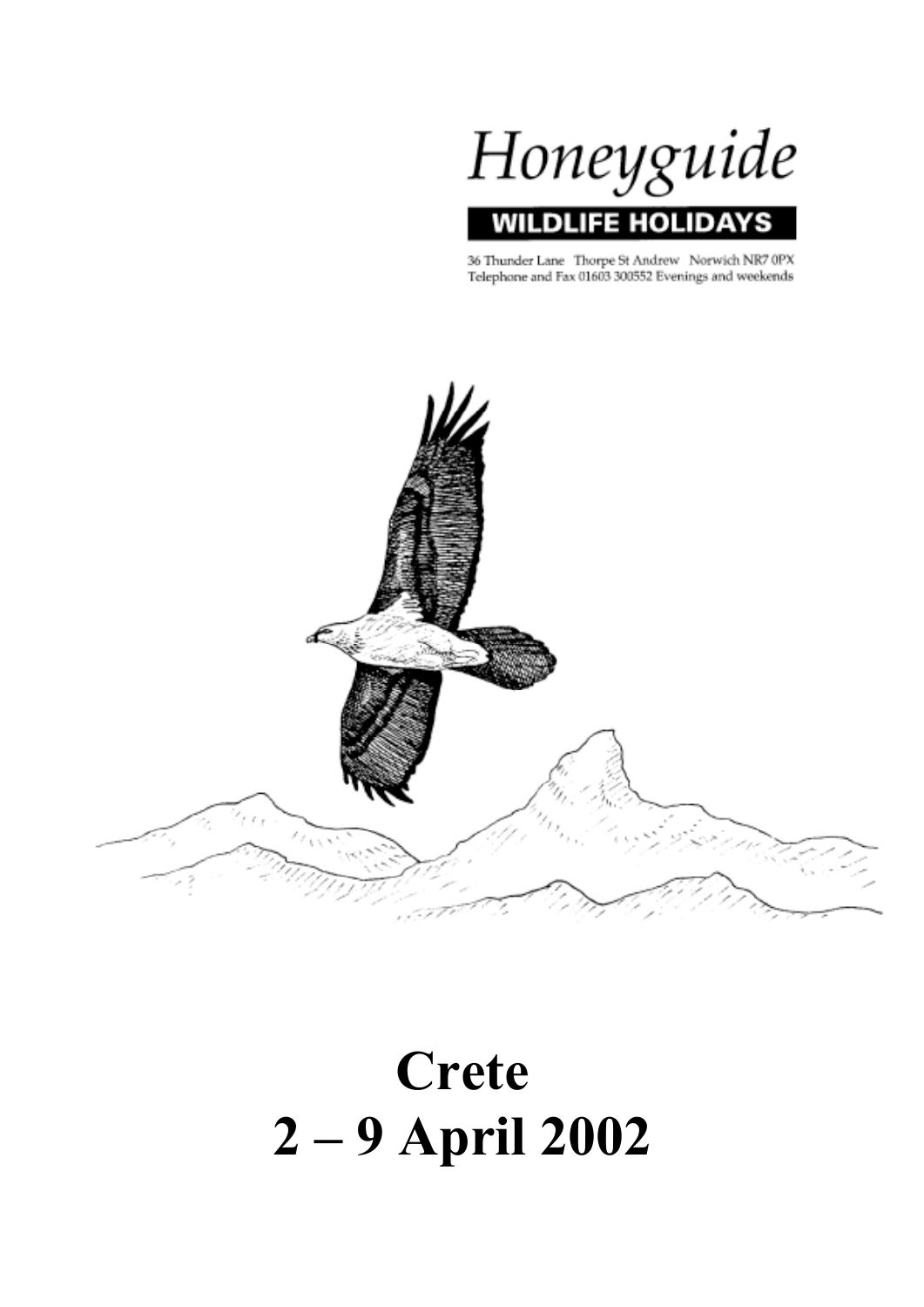#### **Crete 2 – 9 April 2002**

#### **Holiday participants**

| Tony Summers<br>Harvey Wood       | Leicestershire            |
|-----------------------------------|---------------------------|
| <b>Ruth Matthews</b>              | Faversham, Kent           |
| Sarah Roantree                    | Deal, Kent                |
| Martin Jordan<br>Daphne Jordan    | Romford, Essex            |
| John Rumpus<br>Rosemary MacDonald | Deal, Kent<br>Isle of man |
| John Davis<br>Carla Davis         | Deal, Kent                |
| Angela Turner<br>Ann Suckling     | Norfolk                   |
|                                   |                           |

#### **Leaders**

Chris Durdin

David Collins Bury St Edmunds<br>
Chris Durdin Norwich

With commiserations to Keith and Joyce Ball who had to pull out just before the holiday

Report and bird list written by David Collins, with plants and other lists by Chris Durdin. Illustrations by Rob Hume. Cover: lammergeier

As with all Honeyguide holidays,  $£25$  of the price of the holiday was put towards a conservation project, in this case for the lammergeier conservation project of the Hellenic Ornithological Society (HOS), which is based in Athens but whose work covers the whole of Greece and its islands. £650 was given this year - £25 per person from the two holidays in Crete. This brings Honeyguide's total contributions since the first Honeyguide holiday in Crete in 1995 to £3,045, and to conservation projects in Europe to £25,700. A thank-you letter from HOS appears at the end of this report.

#### **Crete 2 – 9 April 2002**

Tuesday 2 April – Gatwick to Plakias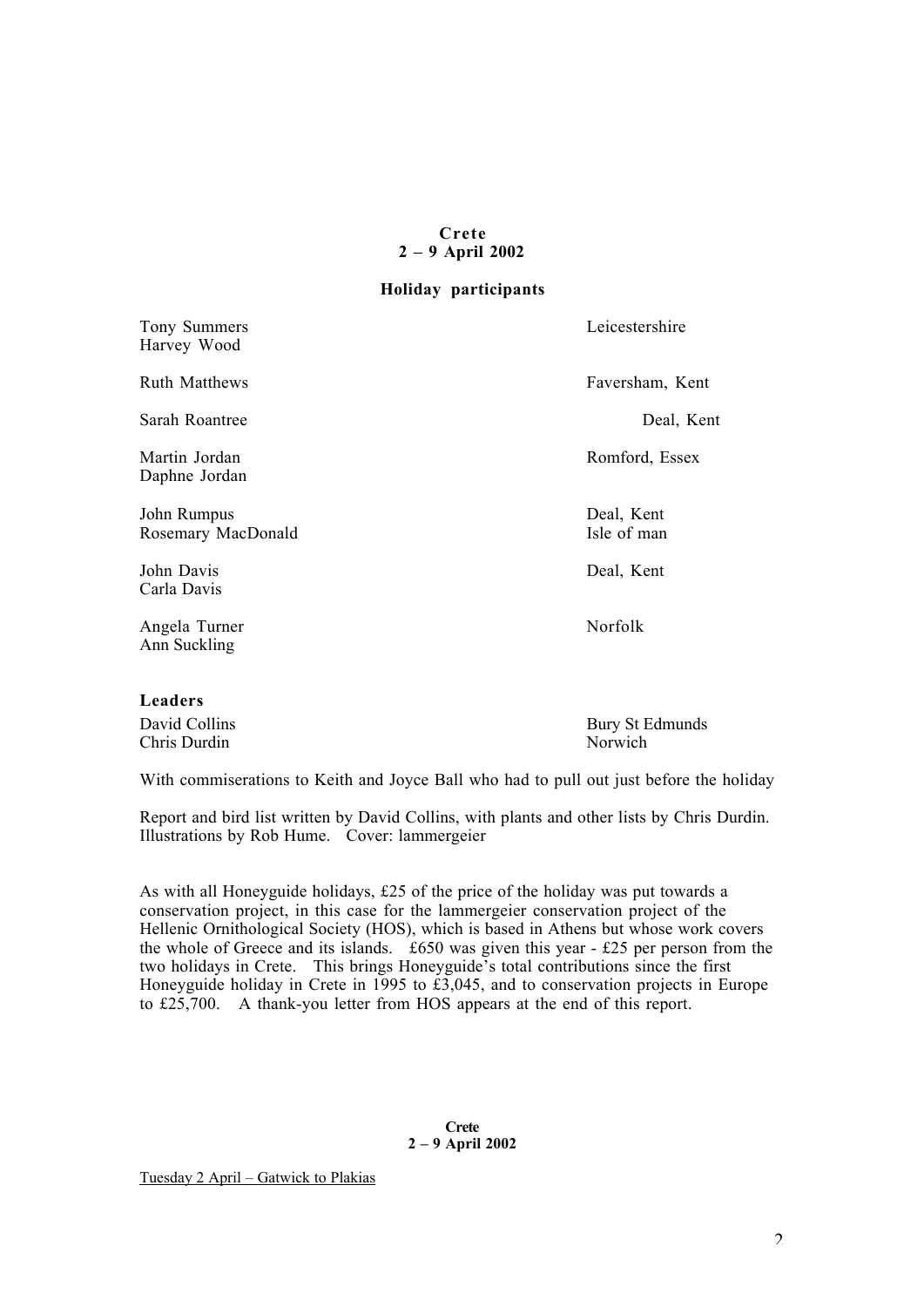No hold-ups and the coach was ready and waiting at Heraklion Airport, so as soon as we had cleared customs we were on our way to our hotel at Plakias.

At first we headed west along the north coast of the island, which is heavily developed and not very attractive. After an hour or so, though, the scenery became more rugged, and snow-capped mountains lined the horizon. We kept a sharp lookout for birds and even flowers. There is a limit to what you can identify from a coach, but plants included Tree Spurge and swathes of the yellow-flowered Jerusalem Sage, while birds included plenty of Buzzards and, rather surprisingly, a Mute Swan.

At Rethimno the coach turned inland towards the south coast. Beyond the watershed we passed through the spectacular Kourtaliotiko Gorge, which we would visit later in the week. Then the south coast came into view, and we were soon arriving at the small resort of Plakias.

After a reviving cup of tea at the Sofia Hotel, we were shown to our rooms, and had just enough time to settle in before dinner at the Sofia Taverna.

#### Wednesday 3 April – walk to Mirthios

At the crack of dawn (which is at a civilised 7am here), a few hardy souls braved the surprisingly cold morning air, and joined Chris and me on a pre-breakfast bird-walk along the shore.

There were quite a few birds coming in over the sea; mainly Purple Herons, but also two Squacco Herons, a Night Heron and a single Hoopoe. In the meadows just inland from the beach there were good numbers of recently arrived Tree Pipits and Wheatears, and a group of five Corn Buntings gave good views. Perhaps best of all, though, was a male Subalpine Warbler.

After breakfast we walked up through the olive groves towards the hill village of Mirthios. The first stop was at the little marsh by the hotel where Loose-flowered Orchid grows. Next was another damp area where Tongue-orchids were numerous. As we continued up the track we stopped frequently to admire a wide range of wayside flowers which included such attractive species as Wild Gladiolus, Salsify, Dragon's Teeth, Blue Hound's-tongue, Hairy Yellow Vetchling, Long-beaked Storksbill and Large Mediterranean Spurge.

At one point we were able to look down from the track to a fast flowing stream. Here we had excellent views through the telescopes of a Snipe feeding at a muddy edge, and nearby was a Stripe-necked Terrapin. Now and again we spotted migrant birds heading up the valley, including more Purple Herons, Marsh Harriers, and a male Red-footed Falcon.

Chris explained that the last leg of the walk to Mirthios is steep and slightly tricky to negotiate, so we now split into two groups. Those who were keen for the challenge followed Chris, whilst the rest of the group doubled back with me and completed the walk to Mirthios via an easier route. Chris's group was rewarded with good views of an Eastern Festoon butterfly and one or two extra orchids – but nothing we didn't see again later in the week. My group was rewarded by finding a species of Skullcap endemic to Crete (*Scutellaria sieberi*).

At around 2pm, after a brief shower, we regrouped at a taverna in Mirthios for lunch. The taverna overlooks the valley we had just climbed, with lovely views to the sea at Plakias. Lunch was interrupted somewhat when a mixed group of Montagu's and Marsh Harriers flew over.

After lunch we strolled slowly back down to Plakias, taking in more new plants as we went.

#### Thursday 4 April – Kourtaliotiko Gorge and Spili

The early morning bird walk was something of a non-event today. With a cold wind and the threat of rain, we drove the minibuses along the sea front, then continued west to a little valley at Souda in search of Ruppell's Warbler. No luck, but we did see the endemic Cretan Palm and several fine spikes of Italian Man Orchid.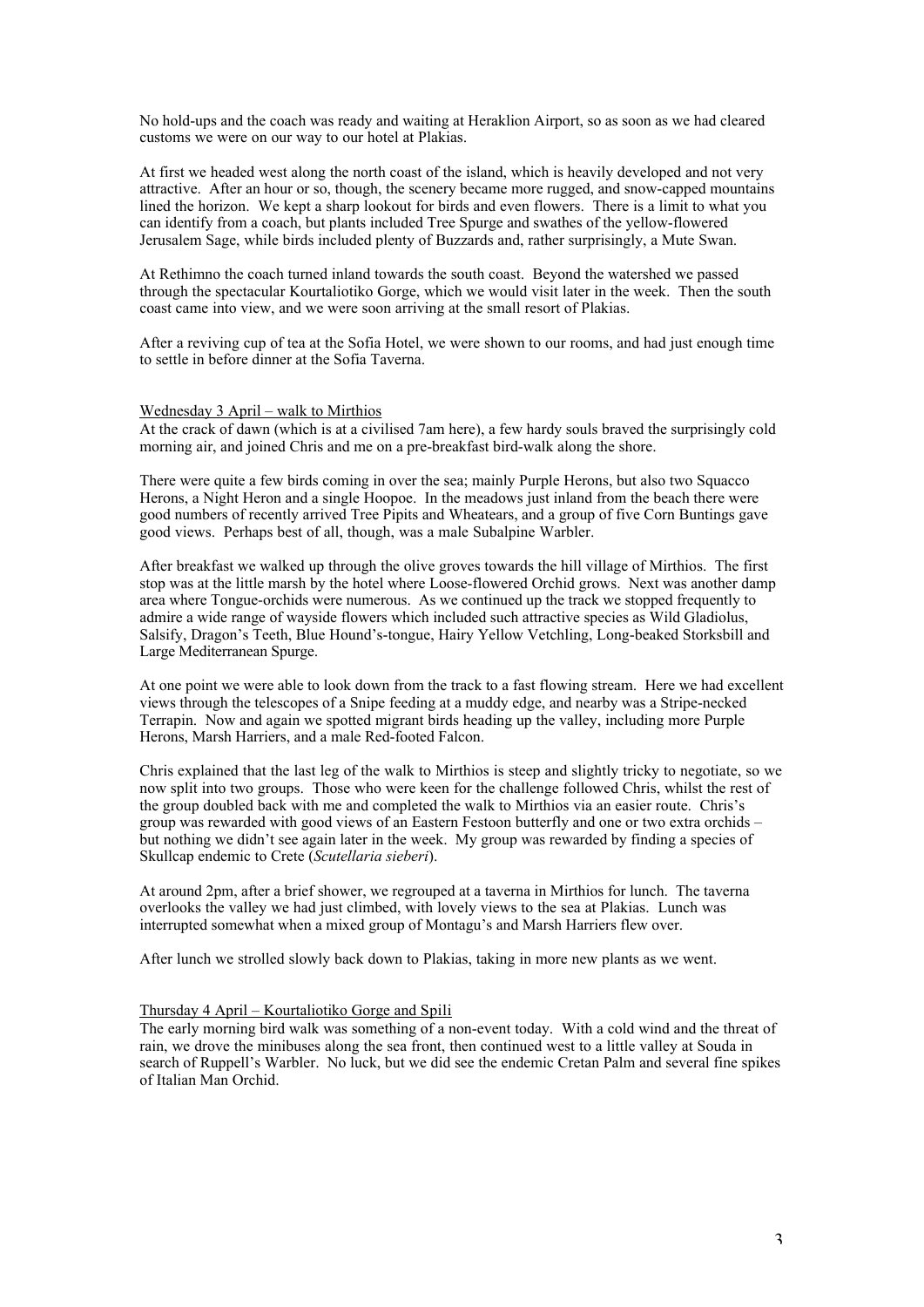After breakfast, we drove to Kourtaliotiko Gorge, where we spent the morning. It was very atmospheric, with the almost sheer walls of the gorge rising high above us, disappearing into misty low clouds. From time to time huge Griffon Vultures loomed out of the mist, and Crag Martins skimmed silently past in search of insects.

We descended into the gorge by means of wellmaintained steps, stopping frequently to admire a range of attractive flowers. These included a number of endemics such as white flowered Cretan Tulip and Cretan Cyclamen, and more colourful species such as Ricotia (pink) and Procopiana – an unusual looking, blue flowered member of the borage family.

At the bottom of the gorge is an attractive little chapel and a waterfall – a fine setting for a plant hunting expedition. Here we found more of the Cretan Cyclamen, Maidenhair Fern, and a white-flowered tree was identified as Storax.



An unusual fern *Cheilanthes fragrans* – Scented Cheilanthes, named from the smell of coumarin on its leaves – provided interest as we headed back to the minibuses, and we had superb views of a male Blue Rock Thrush. It appeared to be nesting in a large cave on the far side of the gorge, and perched for all to see through the telescopes, showing its luminous blue plumage. In my experience, this is not an easy bird to see well: it is usually silhouetted against the sky, or simply a dark blur disappearing across a mountainside.

At lunchtime we drove on to the village of Spili. No clouds here, so we sat in the sunny square eating delicious giros (not a cheque but a kind of pitta bread filled with all kinds of tasty things), followed by our first yoghurt and honey or, in Chris's case, an overlarge ice cream! During this feast some saw a Cleopatra butterfly, and two Peregrines were seen high overhead. After eating we admired the artwork inside the local church, and various souvenirs were purchased.

Having rounded the group up we then drove the short distance to the Spili 'bumps'. These appeared to be two rather uninspiring looking mounds – but how misleading first appearances can be! Even before we had completed the two hundred yards between van and bumps we had stopped to admire flowers such as Orange Wild Tulip, and two species of iris: the small blue Cretan Iris, and the green and black Widow Iris. While admiring these, we spotted a fine pair of Balkan Green Lizards, which allowed close inspection.

The bumps themselves are a remarkable botanical spectacle, and the whole group later named this as a highlight of the week. There were more irises, lovely patches of pink Rock Tulip, Crown Anemone and a whole host of other attractive plants. However, it was the extraordinary range and profusion of orchids that made the place so special. The yellow spikes of Few-flowered Orchid were so numerous that it was almost impossible to walk without crushing them. Interspersed among these were species such as Yellow Bee Orchid, Rainbow Orchid, Sawfly Orchid, Bumblebee Orchid, Marengo Orchid, and Toothed Orchid.

The setting for the 'bumps' is a splendid one. Beyond there are lush fields and in the distance a small, whitewashed chapel; beyond that, snow-capped mountains. It seemed as splendid a setting as any in which to see a spectacular bird of prey – and we were not disappointed. The cry 'Lammergeier' went up from Martin, and we looked up in time to watch it drifting effortlessly past at close range. A few languid flaps and it passed out of sight behind the hill. There was a brief pause, then gasps of excitement from the whole group. Then, the excitement over, attention switched once more to the dazzling array of orchids.

As the afternoon began to cool off, we took a short walk along a track back to the road, passing fields full of anemone. By the road itself was a Sand Crocus *Romulea bulbocodium*. Then we returned to Plakias for another fine meal, this time in the Gio-Ma taverna overlooking the sea where a bemused flock of 60 Little Egrets passed to and fro as the light faded, presumably trying to decide how to continue their northward migration.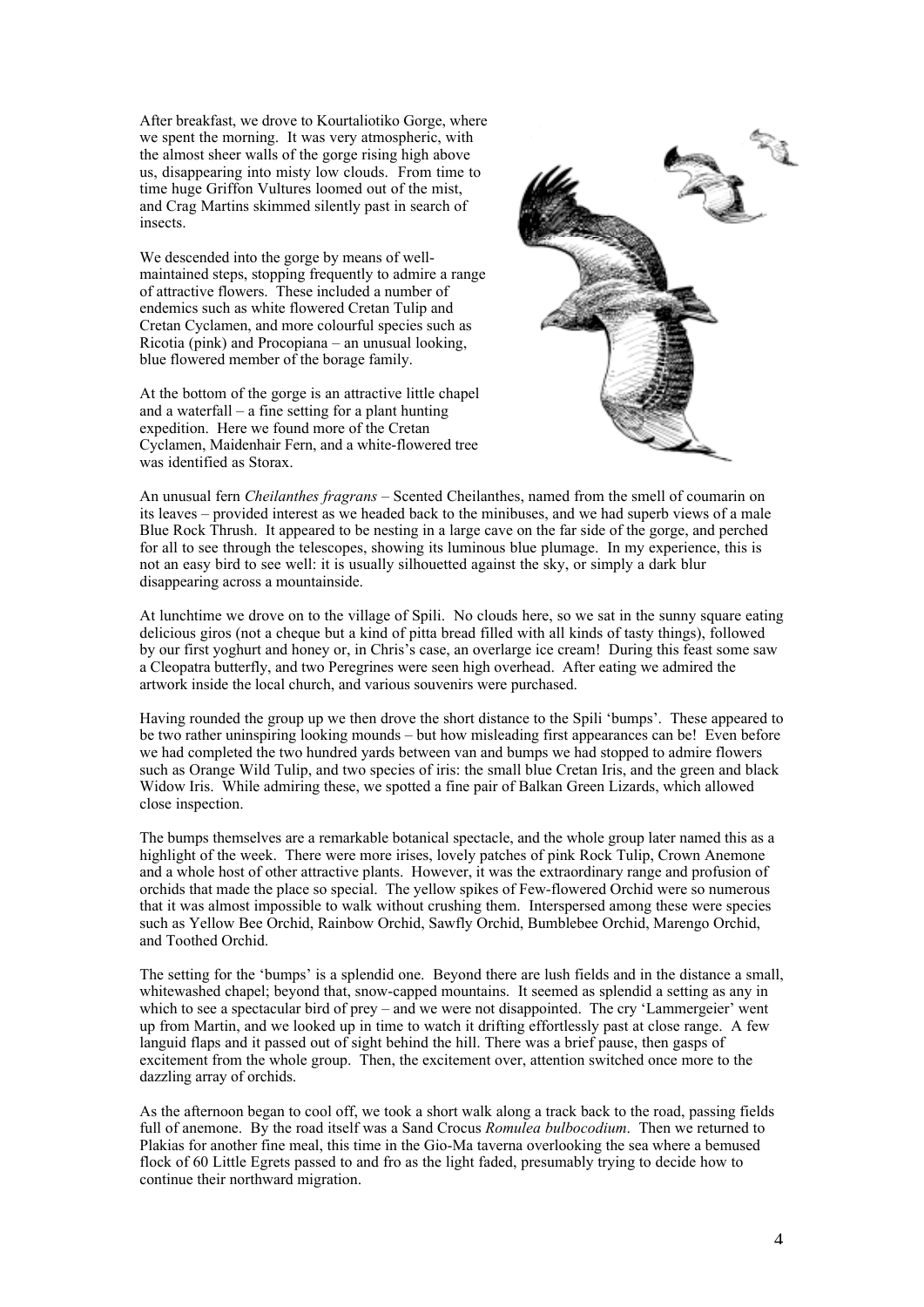### Friday 5 April – Faestos and Ayia Triada

Today's pre-breakfast walk rather set the scene for the rest of the week. At the little bridge in town a Kingfisher perched on the wall, allowing close prolonged views: it did so every day thereafter. Just under the bridge a Night Heron was feeding, and this also proved to be a regular. Farther along a superb Woodchat gave good views, and was also still around until the last but one day. So all three birds were seen well by all the group in the course of the week. A Whinchat was also seen this morning: the first of many.

After breakfast we drove east towards Faestos, an important Minoan archaeological site. En route we stopped to watch a flock of about a hundred Alpine Swifts close to the road.



At Faestos, Chris explained that last year they had visited the site in heavy rain, so had seen little of interest. In contrast, we arrived in hot, sunny weather, and saw plenty. Indeed, between the car park and the visitor centre we saw so much of interest that the 200 metres or so took most of the rest of the morning! Chief distraction was a lovely male Collared Flycatcher, but a pale phase Booted Eagle low overhead was a close second. The butterflies were out enjoying the heat, including both Swallowtail and Scarce Swallowtail (*pictured*, *left*), several Clouded Yellows and a Holly Blue.

Having finally made it to the café, we enjoyed light refreshments

as we sat looking out over the valley towards the snowy mountains beyond. In the valley, there were 12 Cattle Egrets around a goat farm.

Part of the group opted for a tour of the archaeological site. The rest of us made do with views over the site from a lookout area, then explored the hillside by the car park. We were rewarded with a good range of flowers, including several of the species we had seen at Spili yesterday, but also Italian Man Orchid, Monkey Orchid, and best of all, Cretan Bee Orchid. By the road was a very attractive, redflowered bugloss, the Narrow-leaved Bugloss, and a small white butterfly caught in the net proved to be Eastern Dappled White. In the butterfly pot it clearly showed the spangled green underwing markings.

After eating our packed lunches, we drove a few kilometres down the lane to Agia Triada, close to the ruins of the Minoan summer palace. On the hillside by the car park we came upon yet more orchids: this time Giant Orchid and Fan-lipped Orchid, as well as more Cretan Bee Orchids, Yellow Bee Orchids, Italian Man Orchids and so on. Tearing ourselves away, we continued down the track to the river. Here, a small white butterfly this time proved to be an Eastern Bath White, with more uniform green markings below.

Finally, we came to the river itself: rather messy with dumped rubbish, but good for birds nevertheless. The shallow, muddy margins of the river proved very popular with migrant waders, and there was a good selection. There were several each of Little Stint and Ruff, plus both Wood and Green Sandpipers. Best of all though were two Marsh Sandpipers with delicate bills and speckled upperparts.

Saturday 6 April – Lake Kournas, Agia Reservoir, Georgioupolis and Rethymno The usual mix of birds was seen before breakfast, but also good views of about 20 'Yellow' Wagtails, mostly the blue-headed race.

Our longest drive today took us north to a variety of wetland habitats. First stop though was at Souda, where we again saw the Cretan Palm but no Ruppell's Warbler. Then on to the gorge at Kotsifou, where low cloud and rain prevented exploration – we decided to continue to Lake Kournas.

Two Black-necked Grebes were found amongst the Little Grebes. Otherwise there were, as expected, few birds to be seen. A heavy shower forced a retreat to the shelter of a taverna for more yoghurt and honey. Once the yoghurt had gone and the rain had stopped we had a short walk by the lake to take in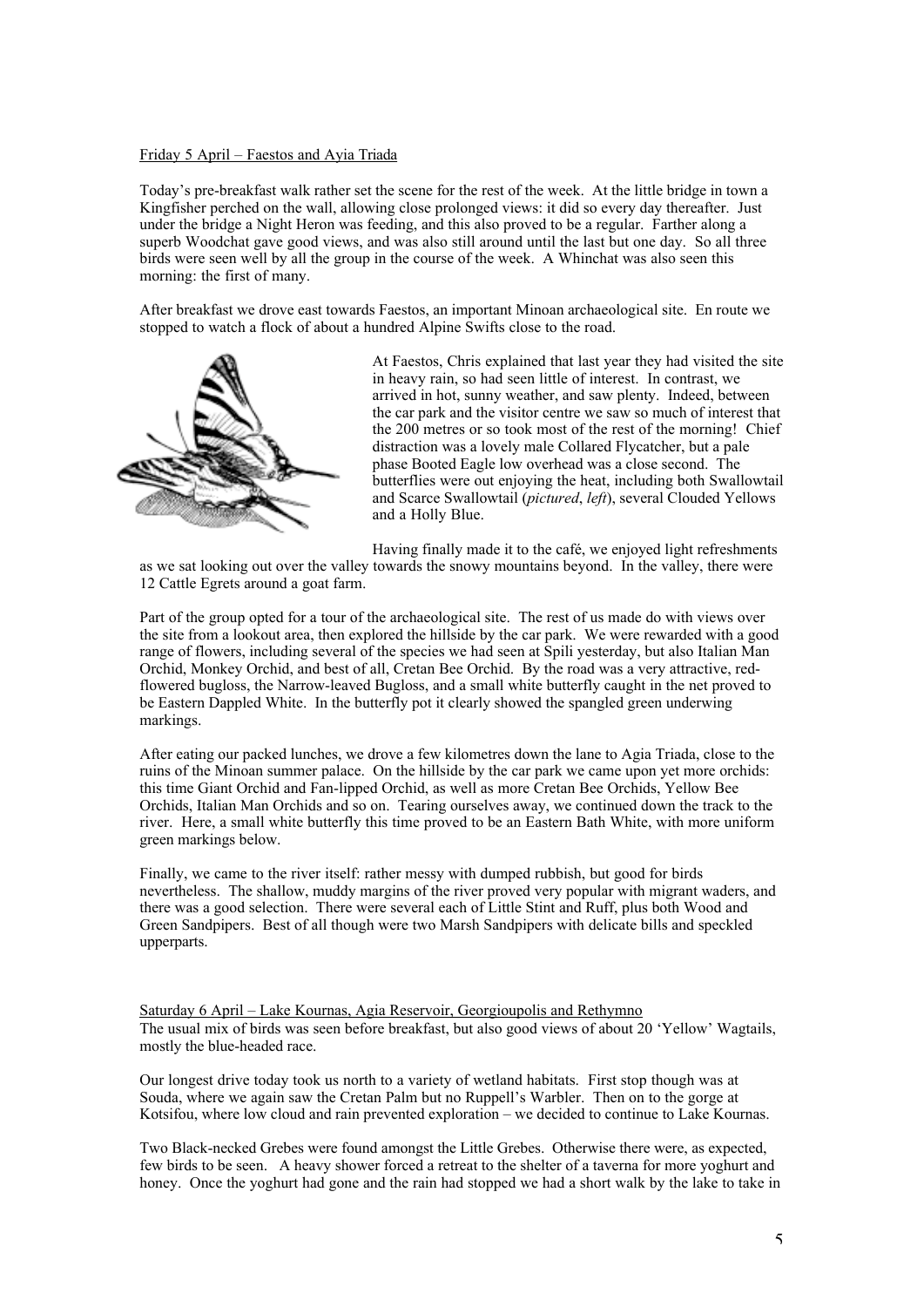the fine scenery and search out a few more plant species for our ever-growing list. Best was a lovely pink daisy like flower which appeared to be Pink Hawksbeard.

We pressed on to the reservoir at Agia. About 200 Swallows were feeding over the lake, but there were no Red-rumped Swallows among them. Two Black-winged Stilts and a Green Sandpiper gave good views on an artificial island. But it was the siting of a crake on the edge of the reeds to our left that got the adrenalin flowing. We identified first a male, then a female Little Crake – a new bird for many, including Chris.

Well satisfied with this as we were, food never seems to be far from the thoughts of Honeyguiders, and we decided it was now time to eat our packed lunches. I took mine along the dam to the edge of the reeds, hoping for closer views of Little Crakes. Sure enough, after a short while, one then two male crakes came out on the edge of the reeds no more than 20m away. The rest of the group joined me, and we all had good close views through the telescopes. Perhaps not as good as a Lammergeier, but certainly one of the highlights of the week.

At Georgioupolis Lake we had good views of four male and three female Garganeys, and there was another Mute Swan. After that we continued along the north coast to the town of Rethymno. Here the group was free to wander around the narrow streets of the old quarters, visit the Venetian fort, or wander along the picturesque harbour front. Pallid Swifts were identified first by call, and then by rigorous examination of plumage. A single Cory's Shearwater out to see was the only one of the week. More surprising than either, and certainly a low point of the week, was a bemused Calandra Lark in a cage outside a café, found by Sarah.

The group had opted for a meal in Rethimno, so we adjourned at 7.30 for the evening feast, then headed back to Plakias, arriving at around 10.30. A long but very satisfying day.

#### Sunday 7 April – Moni Preveli and Kotsifou Gorge

Early morning around Plakias produced the usual Kingfisher, Night Heron and Woodchat, and the Yellow Wagtails included at least two of the grey-headed Balkan race.

The morning was spent near the monastery at Moni Preveli. The trees and bushes below the monastery held a number of migrant birds. Amongst the first to be seen was a Bonelli's Warbler singing from conifers close to the car park. It was reluctant to show itself, but finally did so. Another one sang lower down. Also much admired was a fine male Black-eared Wheatear, our first of the week, perched on top of a rock and contrasting beautifully with the blue sea beyond. Perhaps best of all though was a male Ruppell's Warbler which gave good views for some, but was sadly missed by others, despite prolonged efforts to relocate it. There were also good views of a male Ortolan Bunting, a male Redstart and a pair of Subalpine Warblers. Overhead both Woodlark and Short-toed Lark sang.

For those who had missed the Eastern Dappled White at Faestos, another was caught and displayed in the butterfly pot.

Quite a hot day today, so we withdrew to the café around noon for a drink or ice cream. Some then visited the monastery before the minibuses made their way independently to a rendez-vous at the taverna in Mirthios where we had lunch. No Montagu's Harriers this time, but a single Black Kite drifting past was the only one of the week.

In theory this was to have been a free afternoon, but none of the group was keen to head for home. After lunch, we therefore made the short journey to the top of the Kotsifou Gorge for a bit of botanising. This event had been rained off the day before. By the road we caught a fine Eastern Festoon for all to see in the butterfly pot, and plants included yellow Tree Flax on the cliffs. A lone Red-rumped Swallow heading north over the pass was a new bird for several of the group, and our only one of the week.

A bit farther up, we came to a flower rich slope where both Early Spider Orchid (*pictured*, *right*) and Sawfly Orchid were growing.

On the way back, we were surprised to see a large land crab nonchalantly crossing the road. We got out for a closer look and to take photographs. It proved quite a feisty individual!

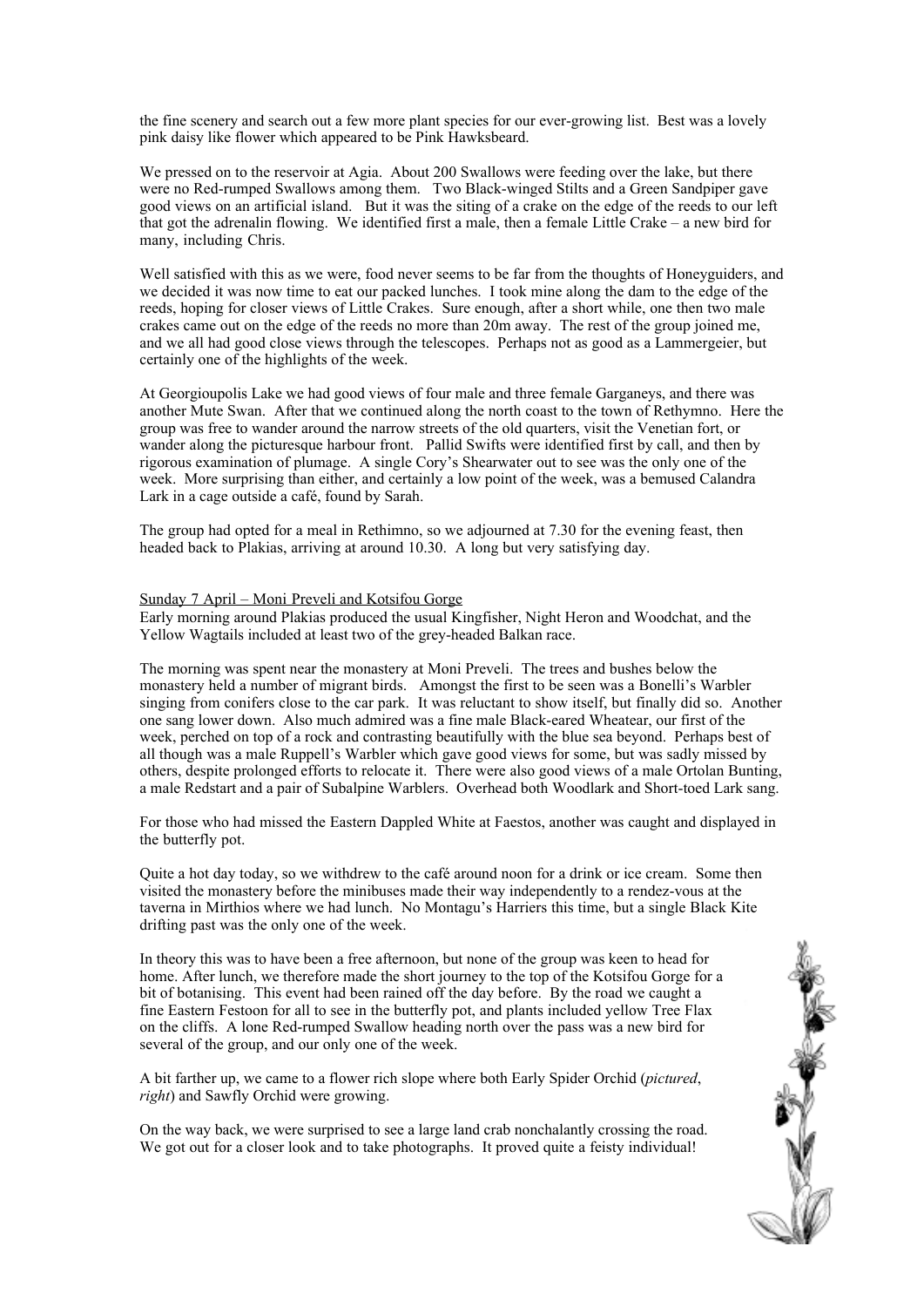#### Monday 8 April – Frango Castello and Imbros Gorge

Our last full day was the hottest of the week, and probably also the best for birds.

The dawn run split into two groups. Sarah was keen to try again for the Ruppell's Warbler at Moni Preveli, so I took her and Martin back for another try. The rest made the usual walk along the beach at Plakias.

Sadly, the Ruppell's Warbler could not be refound; perhaps it had been a migrant bird. However, good views of a Chukar Partridge, a new bird for both Martin and Sarah, was some compensation. There were also six Black-eared Wheatears. Meanwhile, the Plakias contingent found a Stone-curlew on the beach, and a Woodchat shrike had taken up residence by the little marsh next to the hotel.

After breakfast we drove west along the coast through more lovely scenery, finally pulling up by the Venetian castle at Frango Castello. From here we walked along the top of low cliffs, with the fine sandy beach below. Chris explained that this is a good spot for migrant birds, and although conditions were not right for large numbers of birds, there were certainly a few migrants to be seen.

Whinchats and Wheatears were most numerous, with a few Black-eared Wheatears mixed in. Two Hoopoes gave reasonable views and a single Robin was a bit of a surprise. Even more surprising were two Short-eared Owls: one apparently coming in off the sea, and the other flying around close by. Butterflies included both Small and Holly Blue. Plants were by no means spectacular, but included new additions to the list such as White Horehound, Mandrake and Rayless Chamomile.

We had lunch along the road just inland from the castle where Spectacled Warblers can sometimes be found. No luck today, but we did see a flock of 39 Grey Herons flying in off the sea, a single Night Heron flying west, and there were good views of a Hoopoe. Also of interest was a Brown Argus butterfly, which was caught in the net.

In the afternoon we drove a little farther along the coast to the Imbros Gorge, which was to be our last site of the holiday. We stopped at the first lay-by to have a look around in the low 'hedgehog plant' scrub and to watch for raptors overhead. Although it looked anything but the ideal spot for birdwatching, we were delighted to find a pair of Ruppell's Warblers. We had given up all hope of finding this bird for the unlucky ones who had missed it yesterday, and it was therefore particularly pleasing to come upon an obliging pair at the last. While we were watching these, a pair of Bonelli's Eagles were spotted over a distant mountain. They came closer and closer, and finally flew right over head, showing the characteristic black and white patterned underparts very well. A fine finale to the week we thought, but it proved not quite to be the end of our birdwatching excitement!

Back at the hotel, the Woodchat shrike was still perched on wires by the marsh, so some of the group decided to investigate the area more closely. The reward was good views of a Wryneck and four superb male Spanish Sparrows (the only ones of the week), while Martin also had brief views of a Red-footed Falcon flying over.

#### Tuesday 9 April – Plakias to Gatwick

Sadly, the week was suddenly over, but the coach was not due until late morning so there was time for us all to try again for the Wryneck by the hotel, which eventually perched for all to see. A Nightingale also gave unusually prolonged views, the Woodchat shrike was joined by a second bird and a brief snatch of song confirmed that a Great Reed Warbler was lurking somewhere in the small reedbed.

Finally, while we waited for the coach to arrive, five Squacco Herons flew in and perched on a rock just offshore. No sooner had they continued on their migration than four tired Little Egrets flew in to rest on the same rock. I wondered how many herons and egrets had used that rock over the centuries.

David Collins

#### **Nominations for wildlife of the week**

|          | Not in the least scientific, but an interesting insight into the mix of wildlife that makes Crete special. |
|----------|------------------------------------------------------------------------------------------------------------|
| Martin   | lammergeier                                                                                                |
| John R   | migrating little egrets                                                                                    |
| Ruth     | Ruppell's warbler and orchids                                                                              |
| Rosemary | black-eared wheatear and flowers at Spili bumps                                                            |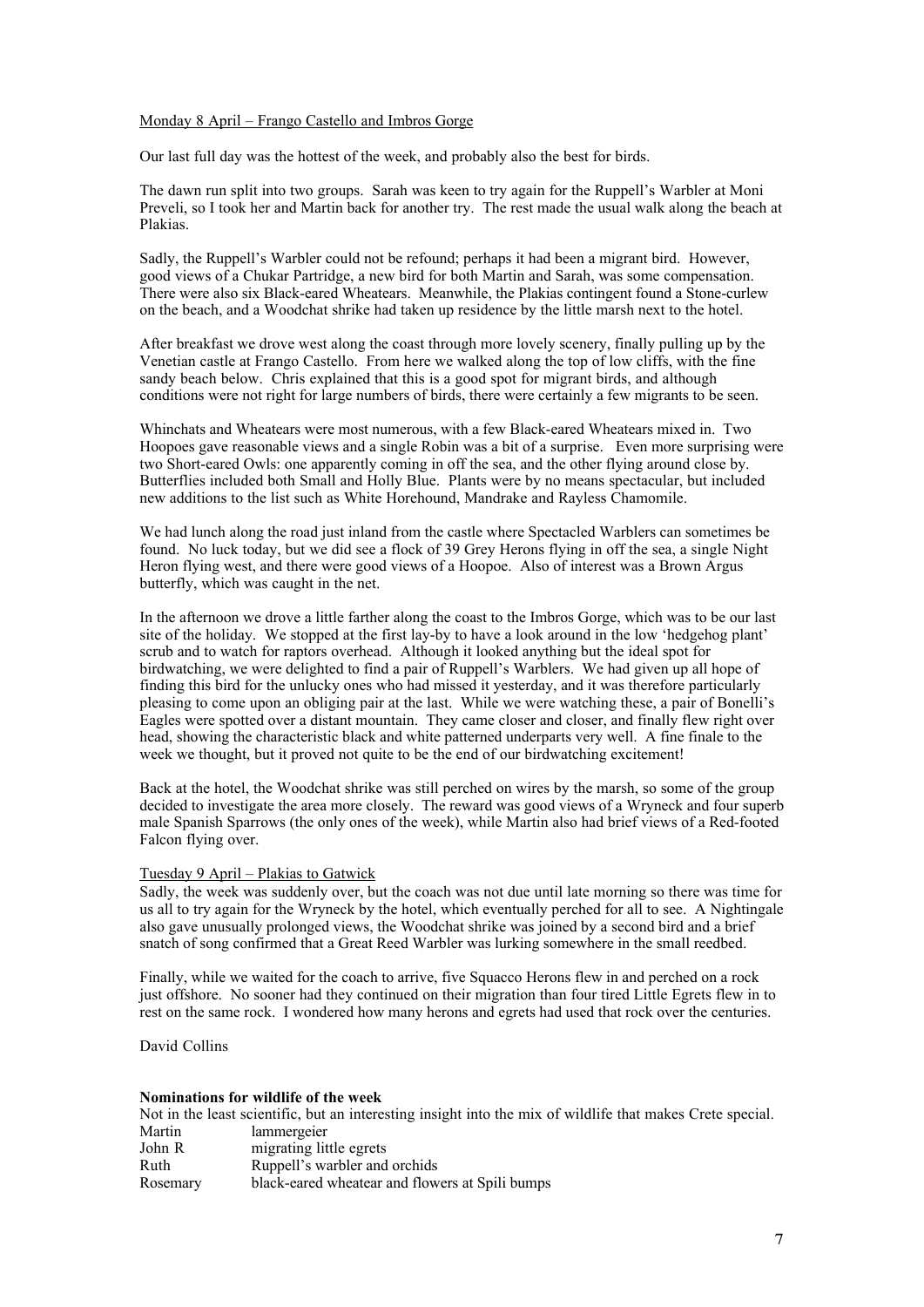| Orchids at Spili especially Cretan bee orchid; migrants at Moni Preveli |
|-------------------------------------------------------------------------|
|                                                                         |
|                                                                         |

#### **BUTTERFLIES**

Swallowtail Scarce Swallowtail Eastern Festoon ( ssp.cretica ) Large White Small White Bath white Dappled White Clouded Yellow Cleopatra (*pictured, right*) Painted Lady Red Admiral Southern Speckled Wood Wall Brown Small copper Small blue Holly Blue Brown Argus Common Blue 18 species



#### **Other notable insects**

*Acerdia ungarica*, a stick-insect like grasshopper Egyptian locust *Graphasoma italicum*, a red and black shield bug ['Millwall bug', as David describes it] Violet carpenter bee

**AMPHIBIANS AND REPTILES**

Marsh frog (heard) Stripe necked terrapin Balkan green lizard Erhard's wall lizard

**CRUSTACEAN:** land crab

**MAMMAL:** eastern hedgehog

#### **Crete: 2-9 April 2002 Bird List**

Little Grebe. 40 at Agia Reservoir on  $6<sup>th</sup>$ .

**Black-necked Grebe.** 2 at Lake Kournas on  $6^{th}$ .

**Cory's Shearwater**. 1 west past Rethymno on  $6<sup>th</sup>$ .

**Shag**. 1 in Plakias Bay on  $5^{\text{th}}$ .

Night Heron. One or two seen daily around Plakias. One west over Frango Castello on 8<sup>th</sup>.

**Squacco Heron.** 2 flying in at Plakias on morning of  $3<sup>rd</sup>$ , and 1 there on  $4<sup>th</sup>$ . Again at Plakias, 5 flew in on  $9<sup>th</sup>$ .

**Cattle Egret**. 12 feeding around livestock in Geropotamus valley below Faestos on 5<sup>th</sup>.

**Little Egret**. Migration through Plakias all week, with highest numbers on  $3<sup>rd</sup>$  (90) and  $4<sup>th</sup>$  (60).

**Grey Heron.** Mainly seen in ones and twos, but flock of 39 in off sea at Frango Castello on  $8<sup>th</sup>$ .

Purple Heron. A few migrants seen, with maximum of 11 over Plakias on morning of 3<sup>rd</sup>.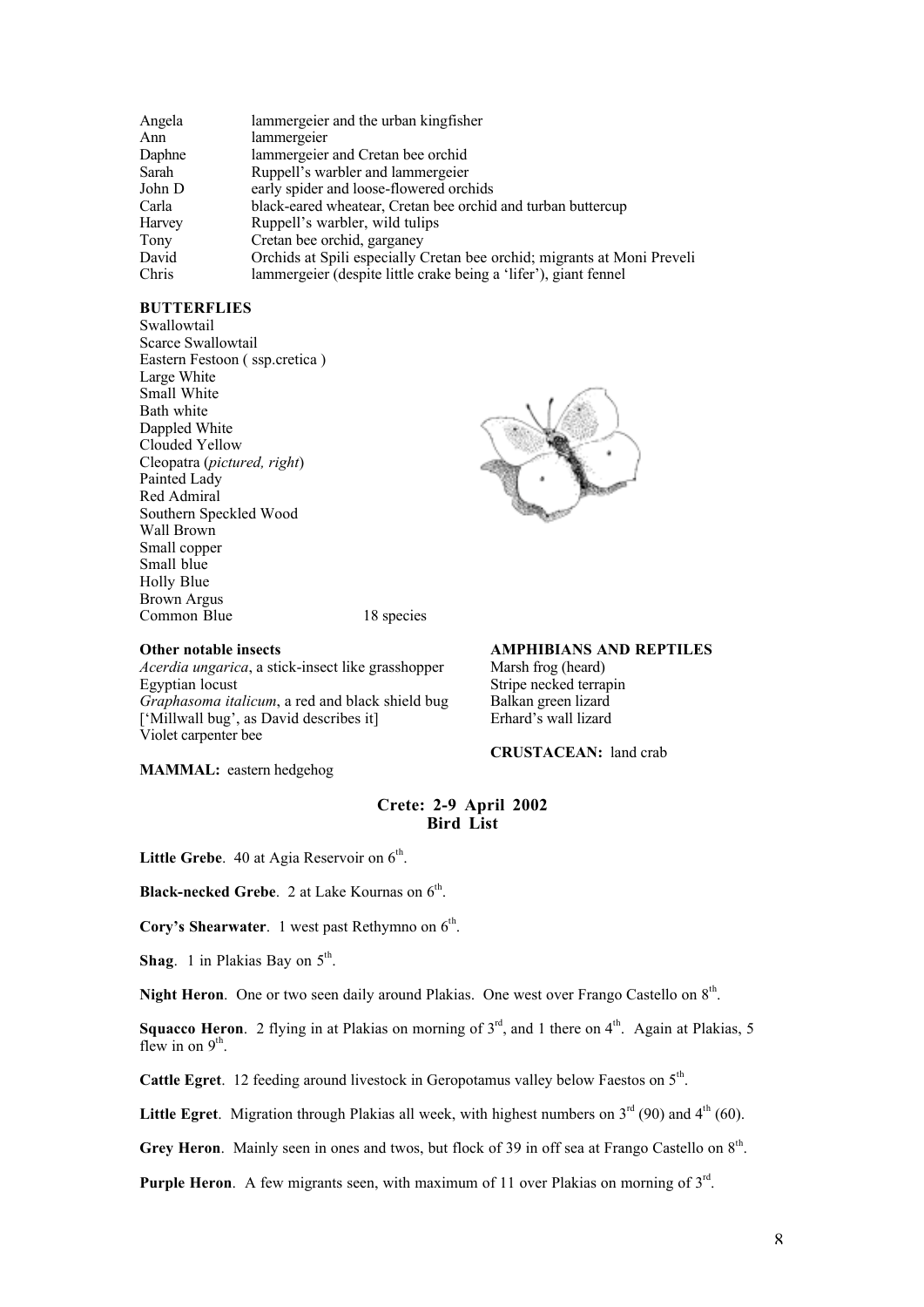Mute Swan. 1 seen from the bus on the north coast somewhere between Iraklion and Rethmno on 2<sup>nd</sup>. 1 at Georgioupolis on  $6<sup>th</sup>$ .

**Mallard**. Lake Kournas, Georgioupolis and Agia Reservoir.

**Pintail**. A pair at Agia Reservoir on  $6<sup>th</sup>$ .

**Garganey.** In Plakias Bay, flocks of 50 on  $3<sup>rd</sup>$  and 32 on  $9<sup>th</sup>$ . 7 at Georgioupolis on  $6<sup>th</sup>$ .

**Shoveler.** 4 at Agia Reservoir on  $6<sup>th</sup>$ .

**Black Kite**. 1 at Mirthios on  $7<sup>th</sup>$ .

**Lammergeier**. 1 over Spili 'bumps' on 4<sup>th</sup>.

**Griffon Vulture**. Seen every day. Up to 6 in Kourtaliotiko Gorge.

**Marsh Harrier.** A few migrants over Plakias etc. each day up to 6<sup>th</sup>, but not thereafter. Maximum of 10 on  $3^{\text{rd}}$ .

**Montagu's Harrier.** 4 over Plakias on  $3<sup>rd</sup>$ , 1 near Spili on  $4<sup>th</sup>$ , 1 over Faestos on  $5<sup>th</sup>$ , and 1 at Plakias on 8<sup>th</sup>.

**Sparrowhawk**. 1 over Plakias early morning on  $6<sup>th</sup>$ .

**Buzzard**. Common.

**Booted Eagle**. 3 near Faestos on 5<sup>th</sup>. 1 over Agia Reservoir on 6<sup>th</sup>.

**Bonelli's Eagle.** Pair at Imbros Gorge on  $8<sup>th</sup>$ .

**Kestrel**. Common.

**Red-footed Falcon**. Singles at Plakias on 3<sup>rd</sup> and 8<sup>th</sup>.

**Peregrine**. 2 over Spili on 4<sup>th</sup>.

**Chukar**. 1 calling and seen well at Moni Preveli on  $7<sup>th</sup>$  and  $8<sup>th</sup>$ .

**Quail.** 1 calling in fields by Spili 'bumps' on  $4^{\text{th}}$ .

Little Crake. At least 6 at Agia Reservoir on 6<sup>th</sup>, with some showing very well at close range.

**Moorhen**.

**Coot**

**Black-winged Stilt**. 2 at Agia Reservoir on 6<sup>th</sup>.

**Stone-curlew.** 1 on Plakias beach early morning on  $8<sup>th</sup>$ .

**Little Ringed Plover.** 3 on Plakias Beach on  $3^{rd}$ , 4 on the river at Agia Triada on  $5^{th}$  and 1 at Plakias on  $9<sup>th</sup>$ .

Little Stint. 1 at Plakias on  $3<sup>rd</sup>$  and 3 at Agia Triada on  $5<sup>th</sup>$ .

**Ruff.** 4 on river at Agia Triada on  $5<sup>th</sup>$ .

Snipe. 1 on stream just north of Plakias on 3<sup>rd</sup>.

**Redshank**. 1 at Agia Triada on  $5<sup>th</sup>$ .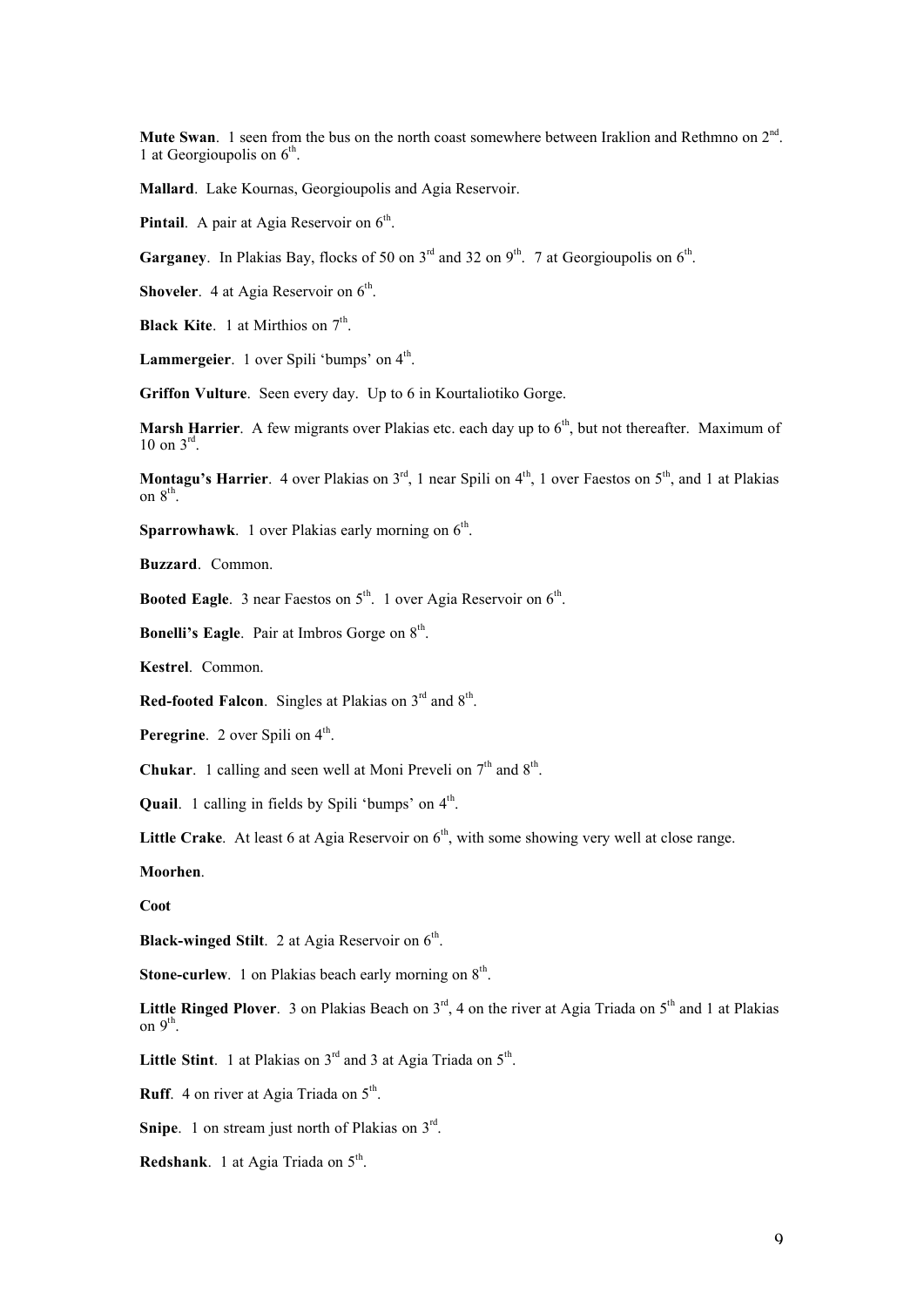**Marsh Sandpiper.** 2 at Agia Triada on  $5^{\text{th}}$ .

**Greenshank.** 1 at Agia Triada on 5<sup>th</sup>.

**Green Sandpiper.** 1 at Agia Triada on  $5<sup>th</sup>$  and 1 at Agia Reservoir on  $6<sup>th</sup>$ .

**Wood Sandpiper.** 2 at Agia Triada on 5<sup>th</sup>.

**Common Sandpiper**. Small numbers on beach in Plakias throughout the week. Maximum on 5 on  $3<sup>rd</sup>$ .

Lesser Black-backed Gull. 1 at Rethymno on  $6<sup>th</sup>$ .

**Yellow-legged Gull**. Common.

**Rock Dove**. Rather impure stock at Kourtaliotiko Gorge etc.

**Woodpigeon**. Common.

**Collared Dove**. Common.

**Cuckoo.** 1 flying north at Faestos on  $5<sup>th</sup>$ , 1 near Lake Kournas on  $6<sup>th</sup>$ , and 1 heard at Moni Preveli on  $7<sup>th</sup>$ 

**Short-eared Owl.** 2 at Frango Castello on  $8<sup>th</sup>$ , with one apparently flying in off sea.

**Swift.** A few seen most days.

**Pallid Swift**. Breeding colony of about 20 birds In Rethymno on  $6<sup>th</sup>$ .

**Alpine Swift.** A few seen every day, but large flocks seen on  $5<sup>th</sup>$ , including a flock of about 100 near Agia Galini.

**Kingfisher**. Two in Plakias throughout. One perched on bridge in town every morning.

**Hoopoe.** One in at Plakias on  $3<sup>rd</sup>$ , and 2 at Frango Castello on  $8<sup>th</sup>$ .

**Wryneck**. One at Plakias on  $8<sup>th</sup>$  and  $9<sup>th</sup>$ .

**(Calandra Lark)**. One in a cage in Rethymno on  $6<sup>th</sup>$  had presumably been caught locally?

**Short-toed Lark**. One singing over Moni Preveli on  $7<sup>th</sup>$  and 5 at Frango Castello on  $8<sup>th</sup>$  (two singing).

**Crested Lark**. Common.

**Woodlark**. Singing birds at Spili 'bumps' and Moni Preveli.

**Skylark**. Four in fields by Spili 'bumps' on  $4^{\text{th}}$ .

**Sand Martin**. Small numbers at Plakias throughout, and 20 at Agia Reservoir in  $6<sup>th</sup>$ .

**Crag Martin**. Kourtaliotiko Gorge only.

*crested lark*

**Swallow**. Passage throughout the week. Highest number was 200 at Agia Reservoir on 6<sup>th</sup>.

**Red-rumped Swallow**. 1 flying north through Kotsifou Gorge on 7<sup>th</sup>.

**House Martin**. Small numbers passing through all week.

**Tawny Pipit.** Singles at Spili 'bumps' on  $4<sup>th</sup>$ , Faestos on  $5<sup>th</sup>$ , and Frango Castello on  $8<sup>th</sup>$ .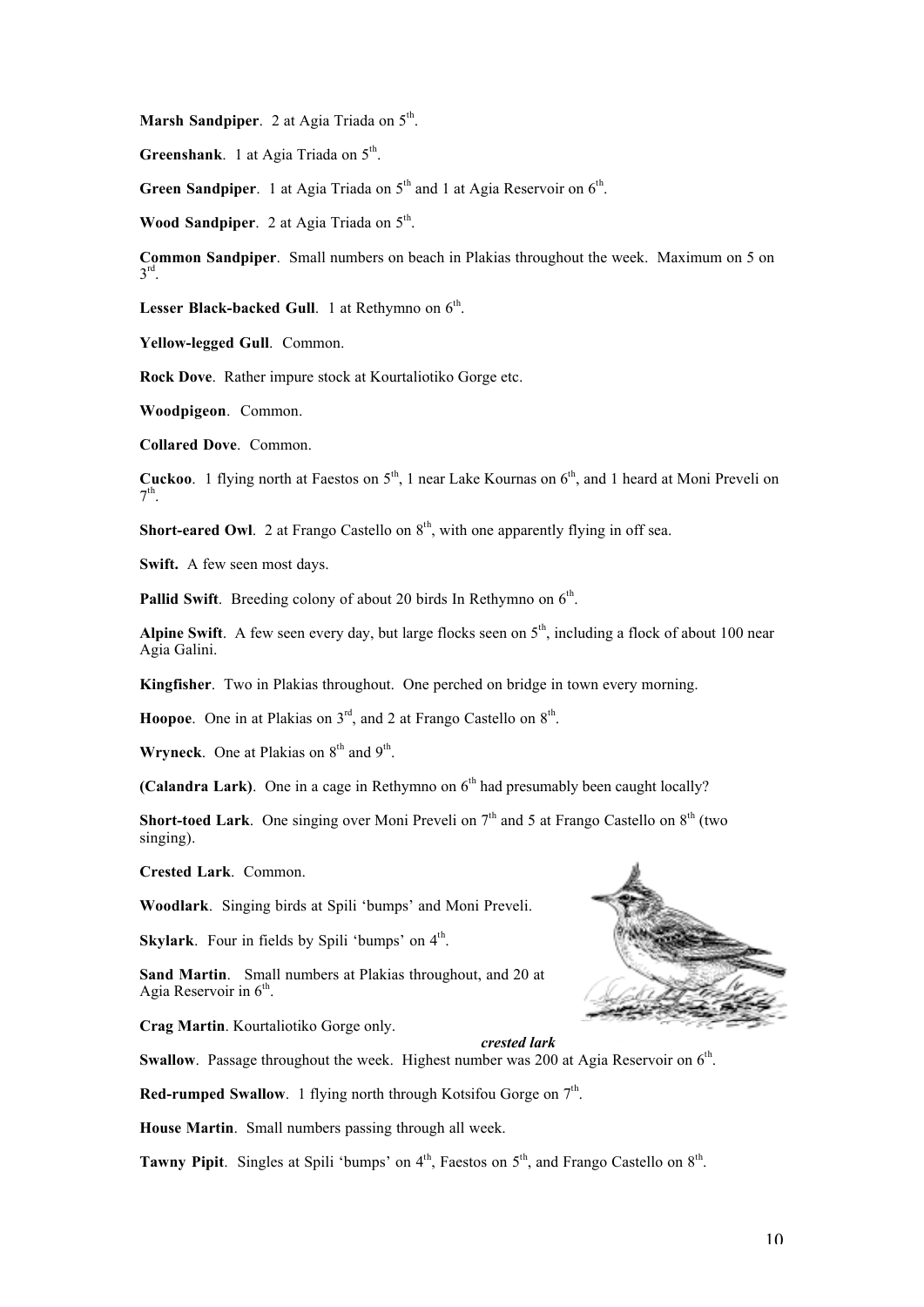**Tree Pipit.** Small numbers of migrants throughout the week. Maximum of 20 at Plakias on 3<sup>rd</sup>.

**Meadow Pinit**. Presumed late wintering birds at Plakias on  $3^{rd}$  (2) and  $5^{th}$  (1).

**Yellow Wagtail**. Seen most days at Plakias, with a maximum of 20 on 6<sup>th</sup>. Mainly the Balkan race, but Grey-headed also seen.

Grey Wagtail. One in Kourtaliotiko Gorge on 4<sup>th</sup>.

**White Wagtail**. Common.

Wren. Kourtaliotiko Gorge on 4<sup>th</sup>.

**Robin**. One at Frango Castello on  $8<sup>th</sup>$ .

**Nightingale**. Heard each day, including in Plakias, but never common.

**Black Redstart.** In Spili on 4<sup>th</sup>.

**Redstart**. 1 in Plakias on  $4<sup>th</sup>$ , 2 at Moni Preveli on  $7<sup>th</sup>$  and 1 there on  $8<sup>th</sup>$ .

Whinchat. Not seen until 5<sup>th</sup>, when 1 in Plakias and 3 near Faestos. Seen around Plakias etc in small numbers every day thereafter.

**Stonechat**. Common.

**Wheatear.** A few seen most days. Maximum of 10 at Frango Castello on  $8<sup>th</sup>$ .

**Black-eared Wheatear.** Single male at Moni Preveli on  $7<sup>th</sup>$ , then 6 there on  $8<sup>th</sup>$  plus another 10 at Frango Castello.

**Blue Rock Thrush**. Common in rocky habitats.

**Blackbird**. Common.

**Song Thrush.** 2 seen on  $4<sup>th</sup>$  (location not noted).

**Cetti's Warbler**. Heard each day.

**Sedge Warbler**. 1 at Agia Reservoir on  $6<sup>th</sup>$ , and 1 at Plakias on  $8<sup>th</sup>$  and  $9<sup>th</sup>$ .

**Great Reed Warbler**. 1 singing at Plakias on  $8^{th}$ .

**Subalpine Warbler**. 1 seen most days in scrub behind Plakias beach. Male singing at Moni Preveli on  $7^{th}$ .

**Sardinian Warbler**. Common.

**Ruppell's Warbler**. Male at Moni Preveli on  $7<sup>th</sup>$ , and pair in low scrub by Imbros Gorge on  $8<sup>th</sup>$ .

**Whitethroat.** 1 at Plakias on  $3^{rd}$  and  $5^{th}$ . 4 at Moni Preveli on  $7^{th}$ , and 6 at Frango Castello on  $8^{th}$ .

**Blackcap**. In Plakias on  $3<sup>rd</sup> - 5<sup>th</sup>$  only.

**Bonelli's Warbler.** 2 at Moni Preveli on  $7<sup>th</sup>$ , and 1 still there on  $8<sup>th</sup>$ .

**Willow Warbler**. 2 at Moni Preveli on  $7<sup>th</sup>$  and 1 still there on  $8<sup>th</sup>$ .

**Spotted Flycatcher.** 1 at Faestos on 5<sup>th</sup>.

**Collared Flycatcher.** A male at Faestos on  $5<sup>th</sup>$ .

**Pied Flycatcher**. 2 at Moni Preveli on  $7<sup>th</sup>$  and 1 still there on  $8<sup>th</sup>$ .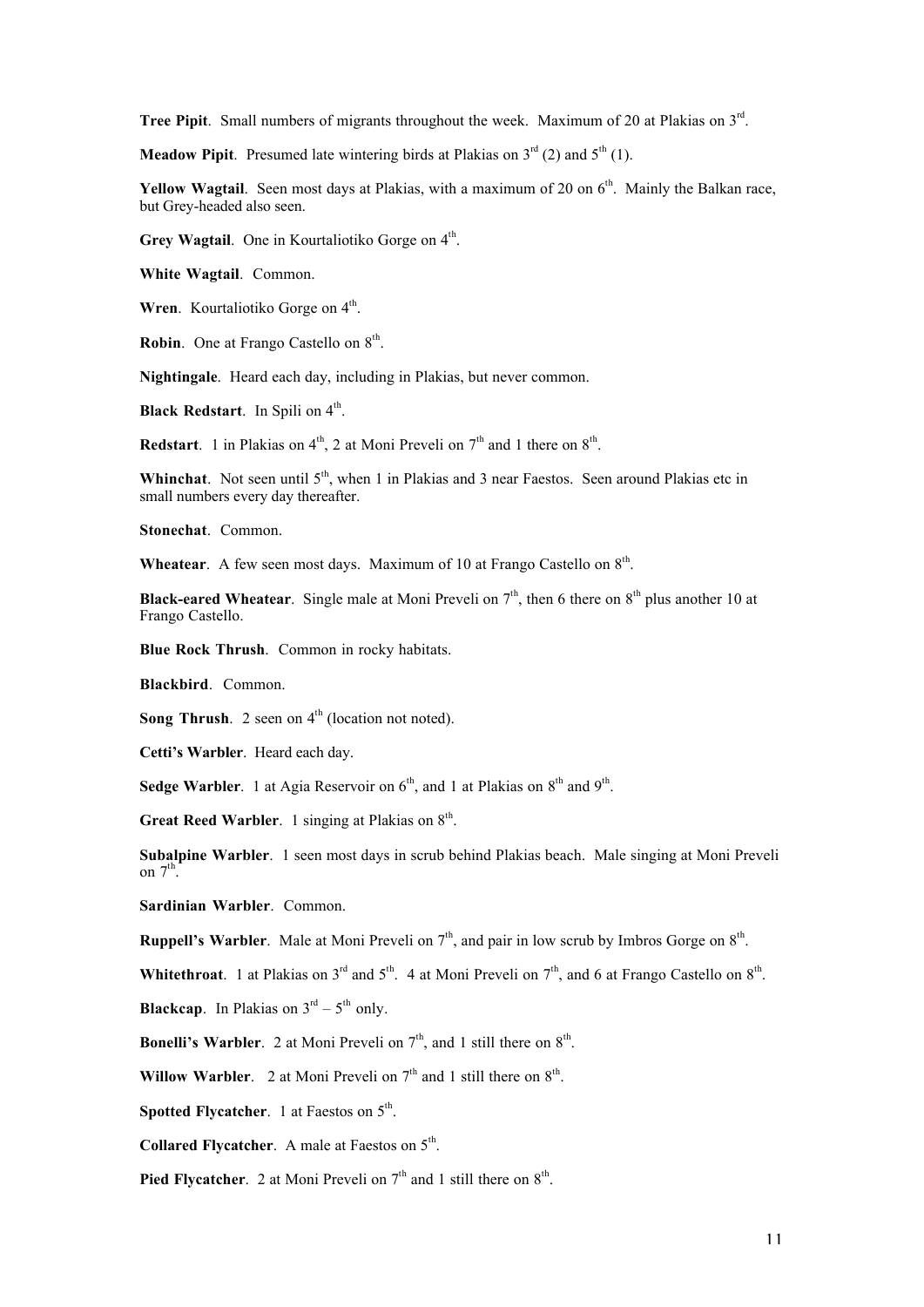**Blue Tit**. Common.

**Great Tit**. Common.

**Woodchat shrike**. One or two at Plakias from  $5<sup>th</sup>$ . 4 at Frango Castello on  $8<sup>th</sup>$ .

**Jackdaw**. 10 at Kotsifou Gorge on  $7<sup>th</sup>$ .

**Hooded Crow**. Common.

**Raven**. A few seen every day.

**House Sparrow.** One male at Plakias on  $8^{th}$ .

**Italian Sparrow**. Common.

**Spanish Sparrow.** Four males at Plakias on  $8<sup>th</sup>$ , and at least 1 still on  $9<sup>th</sup>$ .

**Chaffinch**. Common.

**Serin**. The only one was a male singing near Lake Kournas on  $6<sup>th</sup>$ .

**Greenfinch**. Common.

**Goldfinch**. Common.

**Linnet**. Fairly common.

**Ortolan bunting**. Male at Moni Preveli on  $7<sup>th</sup>$ .

**Corn Bunting**. Five at Plakias most days, and a few at other scattered locations.

#### **CRETE PLANT LIST 2– 9 April 2002**

**Key and nomenclature:** Latin names of plants follows those used in *Flora of the Cretan Area* (Turland et al 1993), any alternative names as used in Mediterranean Wild Flowers (Blamey & Grey-Wilson 1993) follow in brackets. Also used as references: *The Orchids of Crete and Karpathos* by Albertis Antonis (a photoguide) and *Wild Flowers of Crete* by George Sfikas \* Endemic to Crete

# Introduced and not native to Crete and cultivated or planted species

#### **1 SPERMATOPHYTES**

#### **i) Gymnosperms**

*Cupressaceae -* **Cypress Family** *Cupressus sempervirens forma. horizontalis* Cypress *C. sempervirens forma. sempervirens* Funeral Cypress

*Ephedraceae –* **Joint pines** *Ephedra distachya* Joint pine

*Pinaceae –* **Pines** #*Araucaria araucana* Norfolk Island pine (widely planted)

#### **ii) Angiosperms**

**a) Dicotyledons**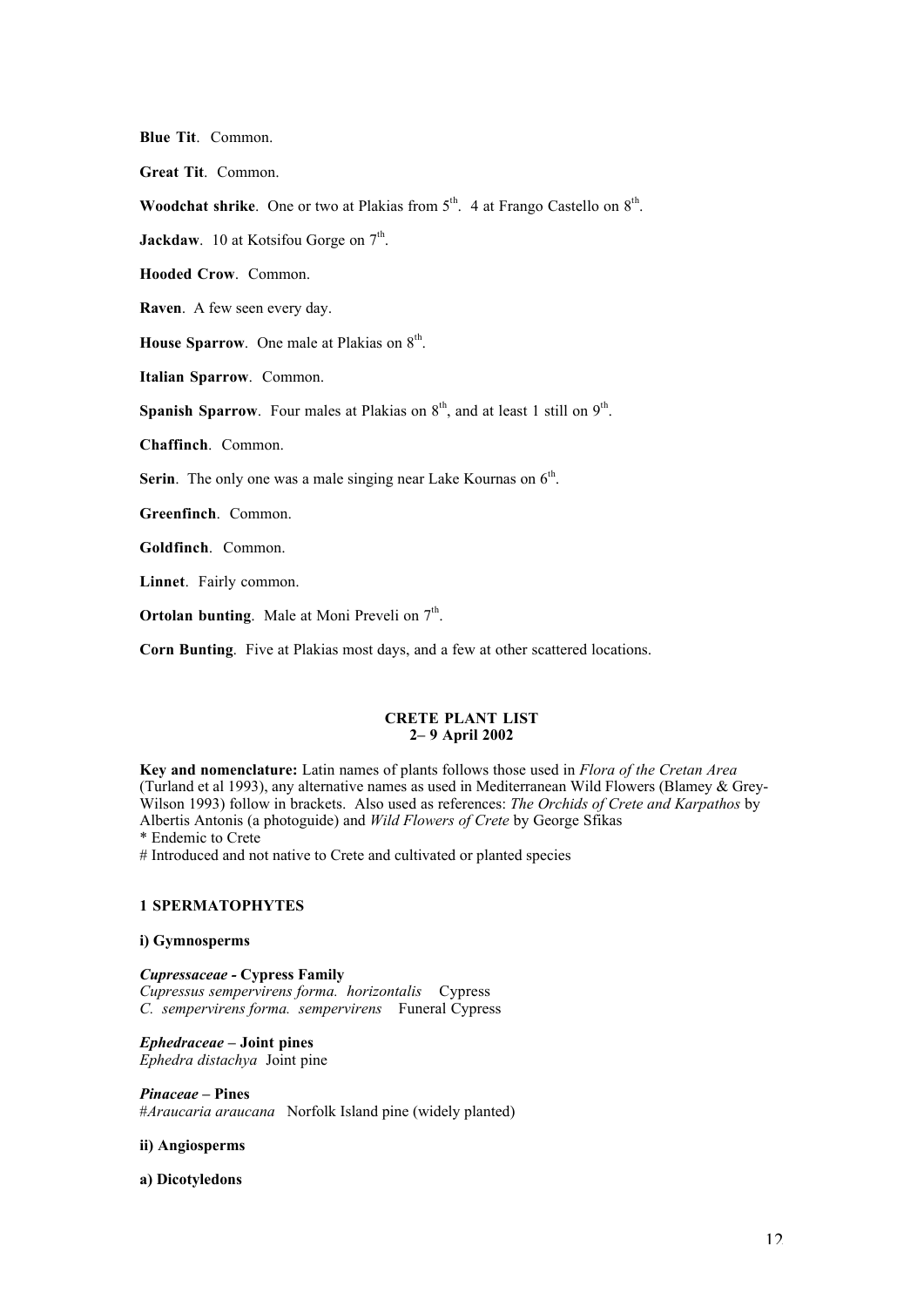*Aizoaceae -* **Aizoon Family** # Carpobrotus edulis Hottentot Fig

*Anacardiaceae* **- Pistacio Family** *Pistacia lentiscus* Mastic Tree

*Apocynaceae -* **Oleander Family** *Nerium oleander subsp. oleander* Oleander

## *Boraginaceae* **- Borage Family**

*Anchusa italica (A. azurea)* Large Blue Alkanet *Borago officinalis* Borage *Cerinthe major* Honeywort *Cynoglossum cherifolium* A Hound's Tongue *Cynoglossum creticum* Blue Hound's Tongue *Echium angustifolium* Narrow-leaved Bugloss *Echium italicum subsp. biebersteinii* Pale Bugloss *Echium plantagineum* Purple Viper's Bugloss *Onosma erecta* A Golden Drop *Symphytum creticum (Procopiania cretica)* Procopiania

#### *Cactaceae* **- Cactus Family**

*# Opuntia ficus-barbarica (O. ficus-indica)* Prickly Pear

*Campanulaceae* **- Bellflower Family**

*\* Petromarula pinnata* Cretan Wall Lettuce (on Venetian mill under Mirthios, but not in flower)

### *Caprifoliaceae -* **Honeysuckle Family**

*# Sambucus nigra* Elderflower

*Caryophyallaceae* **- Pink Family** *Silene colorata subsp colorata*

#### *Cistaceae* **- Rockrose Family**

*Cistus creticus* Cretan Cistus *Cistus salvifolius* Sage-Leaved Cistus *Fumana laevipes Fumana thymifolia* Thyme-leaved fumana

#### *Compositae* **- Daisy Family**

*Anthemis rigida subsp. rigida* Rayless Chamomile *Astericus aquaticus* Yellow sea aster *Asteriscus spinosa (Pallensis spinosa) Bellis annua* Annual daisy *Calendula arvensis* Field Marigold *Chrysanthemum coronarium var.coronarium* Crown Daisy *C. coronarium var. discolor* Crown Daisy *Chrysanthemum segetum* Corn marigold *Galactites tomentosa* Mediterranean Thistle *Helichrysum stoechas* Curry plant *Phagnalon rupestre Silybum marianum* Milk thistle *Tragopogon sinuatus (T. porrifolius)* Wild Salsify

#### *Convolvulaceae* **- Bindweed Family**

*Convolvulus althaeoides* Mallow-leaved Bindweed *Cuscuta epithymum* Dodder

*Crassulaceae* **- Stonecrop Family** *Umbilicus parviflorus* Small-Flowered Navelwort

*Cruciferaceae* **- Cress Family**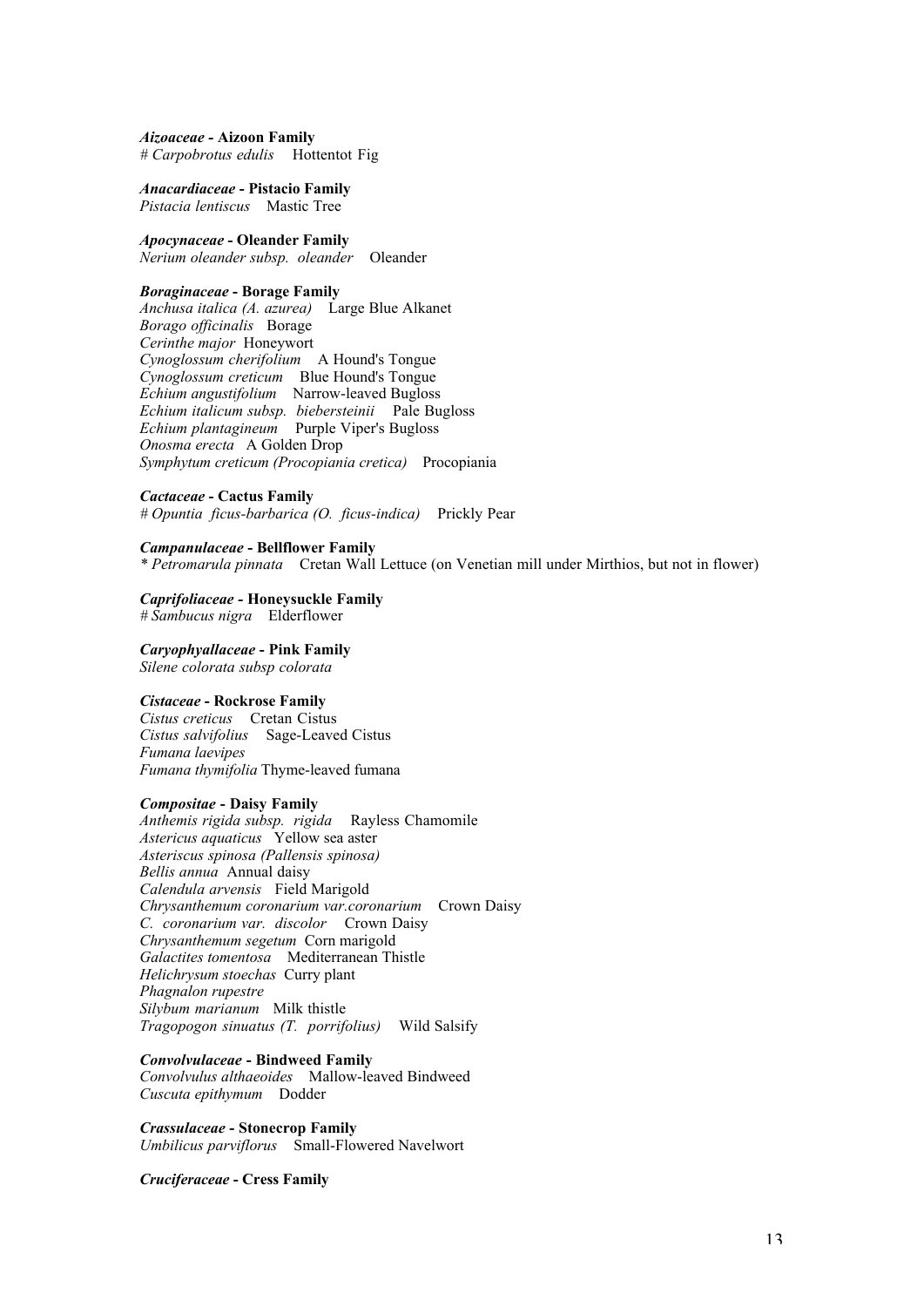*Biscutella didyma* Buckler Mustard *Capsella bursa-pastoralis* Shepherd's purse *Matthiola tricuspidata* 3-horned stock *\*Ricotia cretica* Ricotia *Sinapsis arvensis* Charlock

#### *Cucurbitaceae* **- Cucumber Family**

*Ecballium elaterium* Squirting cucumber

#### *Dioscoraceae* **- Yam Family**

*Tamus communis* Black Bryony

#### *Euphorbiaceae* **- Spurge Family**

*Euphorbia acanthothamnos* Greek Spiny Spurge *Euphorbia characias* Mediterranean Spurge *Euphorbia dendroides* Tree Spurge *Euphorbia helioscopia* Sun Spurge *# Ricinus communis* Castor Oil Plant *Mercurialis annua* Annual mercury

#### *Gentianaceae* **- Gentian Family**

*Blackstonia perfoliata* Yellow-wort *Centaurium sp* An unidentified tiny pink centaury

#### *Geraniaceae* **- Geranium Family**

*Erodium gruinum* Long-beaked Storksbill *Erodium moschatum* Musk storksbill *Geranium dissectum* Cut-leaved Cranebill *Geranium lucidum* Shining Cranesbill *Geranium molle* Dovesfoot cranesbill *Geranium purpureum* Little robin *Geranium rotundifolium* Round-leaved cranesbill

#### *Guttiferae -* **Hypericum Family**

*Hypericum empetrifolium subsp. empetrifolium* Shrubby St. John's Wort

#### *Labiatae* **- Mint Family**

*Coridothymus capitatus (Thymus capitatus)* Shrubby Thyme *Lamium amplexicaule* Henbit hemp-nettle *Marrubium vulgare* White horehound *Phlomis fruticosa* Jerusalem Sage *Oreganum microphyllum* Note: in Sfikas, not in Blamey Grey-Wilson *Prasium majus* Spanish Hedge-nettle *Salvia fruticosa* Three-Leaved Sage *\*Scutellaria sieberi* A skullcap

#### *Leguminosae* **- Pea Family**

*# Acacia spp* Mimosa *Anthyllus vulneraria ssp.praepropera* Red (Mediterranean) Kidney Vetch *Bituminaria bituminosa (Psoralea bituminosa)* Pitch Trefoil *Calicotome villosa* Hairy Thorny Broom *Cercis siliquastrum* Judas tree *Ceratonia siliqua* Carob Tree *\* Ebenus creticus* Shrubby Sainfoin (Cretan ebony) *Hippocrepis multisiliquosa?* A horseshoe vetch *Hymenocarpus circinnatus* Disk trefoil *Lathyrus aphaca* Yellow vetchling *Lupinus micranthus* Hairy Lupin *Medicago arabica* Spotted Medick *Medicago marina* Sea Medick *Medicago orbicularis* Large Disk Medick *Onobrychis caput-galli* Cockscomb sainfoin *Robina pseudacacia* False acacia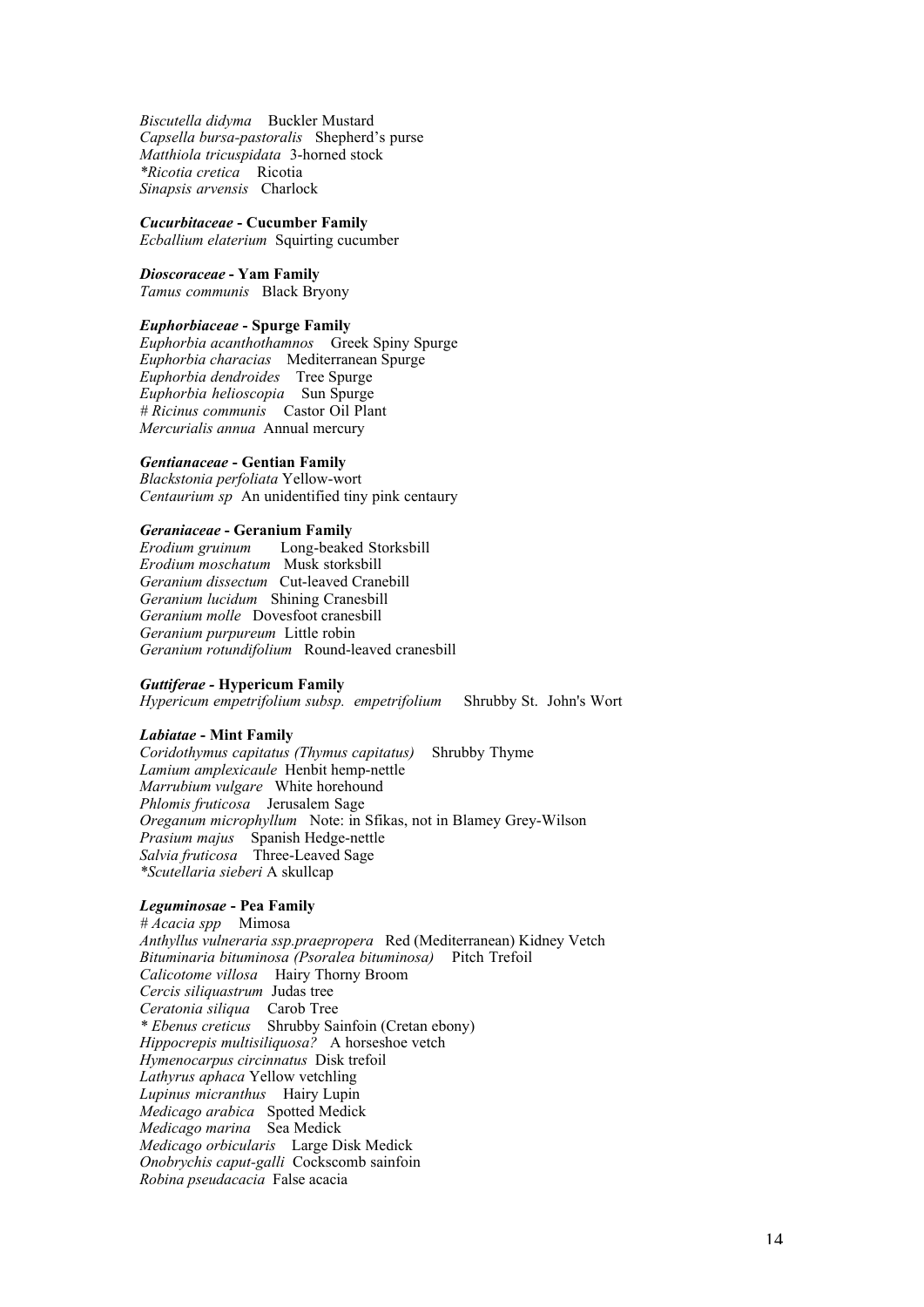*Spartium junceum* Spanish Broom *Tetragonolobus purpureus* Asparagus Pea *Trifolium campestre* Hop trefoil *Trifolium stellatum* Star Clover *Trifolium uniflorum* One-Flowered Clover *Tripodion tetraphyllum (Anthyllis tetraphyllum)* Bladder Vetch *Vicia hybrida* Hairy yellow vetchling *Vicia sativa agg* Common vetch

*Linacea -* **Flax Family**

*Linum arboreum* Tree Flax (=shrubby flax) *Linum bienne* Pale Flax

*Lythracea -* **Loosestrife Family**

*Lythrum junceum*

*Malvaceae* **- Mallow Family**

*Lavatera cretica* Lesser Tree Mallow *Malva sylvestris* Common Mallow

#### *Moraceae -* **Fig Family**

*Ficus carica* Fig *# Morus alba* White Mulberry

*Myrtaceae -* **Myrtle Family**

*Myrtus communis subsp communis* Common Myrtle

*Oleaceae* **- Olive Family** *Jasminum fruticans* Wild jasmine *Olea europaea subsp. europaea* Olive

*Orobanchaceae* **- Broomrape Family** *Orobanche ramosa* Branched Broomrape

*Oxalidaceae* **- Sorrel Family** *# Oxalis pes-caprae* Bermuda Buttercup

*Papaveraceae -* **Poppy Family** *Glaucium flavum* Yellow-Horned Poppy

*Papaver rhoeas* Common Poppy

**Pittospoacea – Pittosporum family** # *Pittosporum tobira* Pittosporum

*Platanaceae* **- Plane Tree Family** *Platanus orientalis* Oriental Plane

*Polygalaceae* **- Milkwort Family** *Polygala venulosa* Eastern Milkwort

*Primulaceae* **- Primrose Family** *Anagallis arvensis* Scarlet Pimpernel (Scarlet and blue forms) *\*Cyclamen creticum* Cretan Cyclamen

*Punicacaea* **– Pomegranate family** *Punica granatum* Pomegranate

*Ranunculaceae* **- Buttercup Family** *Anemone coronaria* Crown Anemone *Anemone hortensis ssp. heldreichii Ranunculus asiaticus* Turban Buttercup

*Resedaceae* **- Mignonette Family**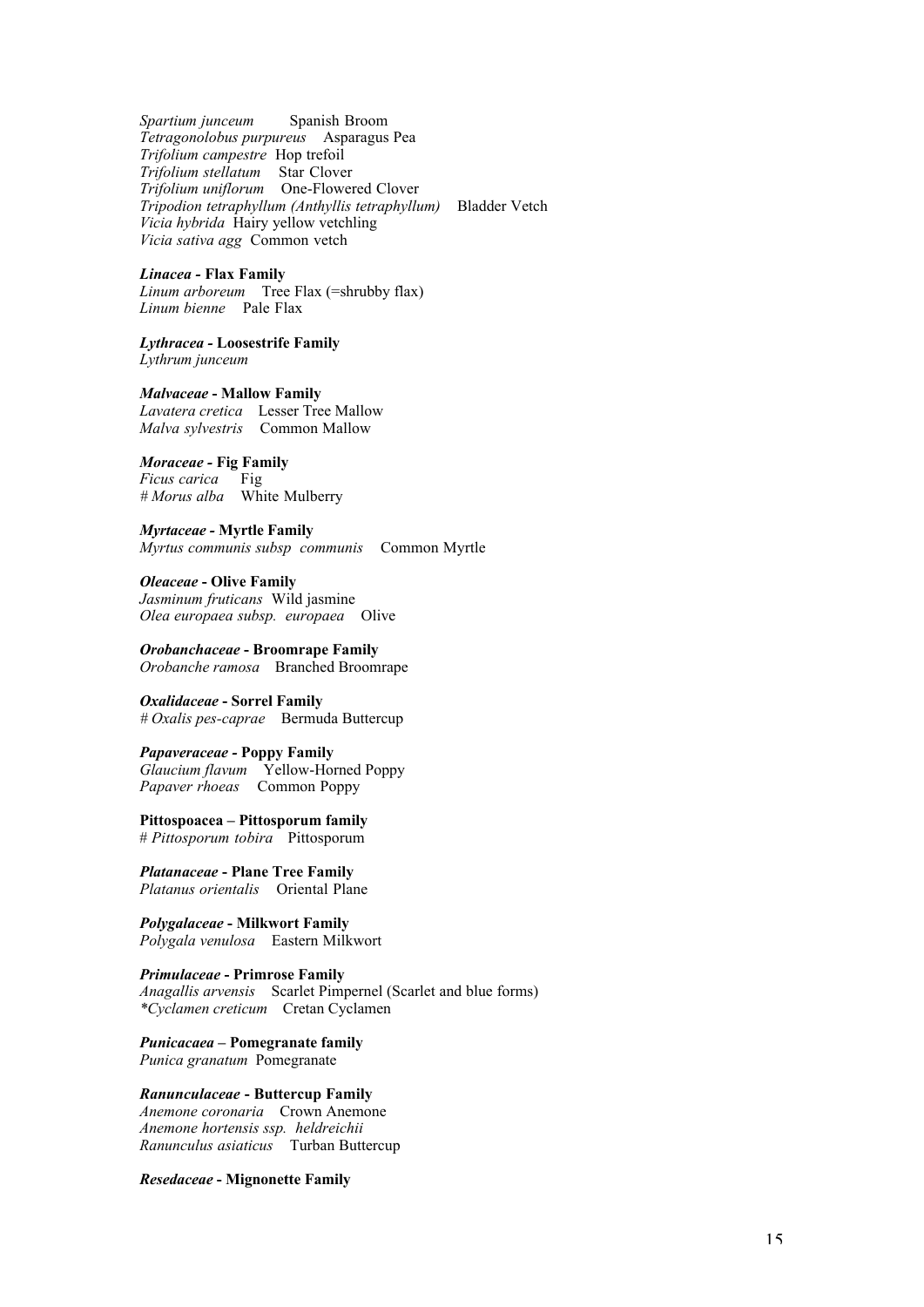*Reseda alba* White Mignonette *Reseda lutea* Wild Mignonette

#### *Rosaceae* **- Rose Family**

*Pyrus amygdaliformis* Almond-leaved pear *Rubus sanctus* Bramble *Sarcopterium spinosum* Thorny Burnet

*Rubiaceae -* **Bedstraw Family**

*Sharardia arvensis* Field Madder

#### *Rutaceae -* **Rue Family**

*# Citrus limon* Lemon *# Citrus sinensis* Orange

#### *Scrophulariaceae* **- Figwort Family**

*Bellardia trixago* Bellardia *Linaria pelisseriana* Jersey Toadflax *Misopates orontium* Lesser Snapdragon (= weasel's snout) *Parentucellia latifolia* A bartsia *Parentucellia viscosa* Yellow Bartsia *Scrophularia lucida* Shining Figwort *Scrophularia peregrinum* Nettle-leaved Figwort *Verbascum sinuatum Verbascum pulverulentum* Hoary mullein

#### *Solanaceae* **- Potato Family**

*Hyoscyamus albus* White Henbane *Mandragora autumnalis* Mandrake *Solanum nigrum* Black nightshade

#### *Styracaceae* **- Storax Family**

*Styrax officinalis* Storax

#### *Tamaricaceae* **- Tamarix Family** *Tamarix smyrnensis* Tamarisk

#### *Thymelaeaceae* **- Daphne Family**

*Daphne sericea Thymelaea hirsuta* Thymelea

#### *Umbelliferae* **- Carrot Family**

*Bupleurum sp* A thorow-wax (at Spili) *Daucus carota* Wild Carrot *Ferula communis subsp. communis* Giant Fennel *Oenanthe globulosa* Mediterranean water dropwort *Scandix pecten-veneris* Shepherd's needle *Smyrnium olusatrum* Alexanders *Tordylium apulum* Mediterranean Hartwort (equally 2-lobed petals) *Tordylium officianale* a hartwort (with unequally lobed petals)

*Urticaceae -* **Nettle Family** *Parietaria judaica* Pellitory of the Wall *Urtica urens* Annual nettle *Urtica pilulifera* Roman Nettle

*Valerianaceae* **- Valerian Family** *\*Valeriana asarifolia* Cretan Valerian *Valeriana sp* A small pink valerian *Valerianella sp (discoidea?)* A Corn Salad

*Verbenaceae* **- Verbena Family**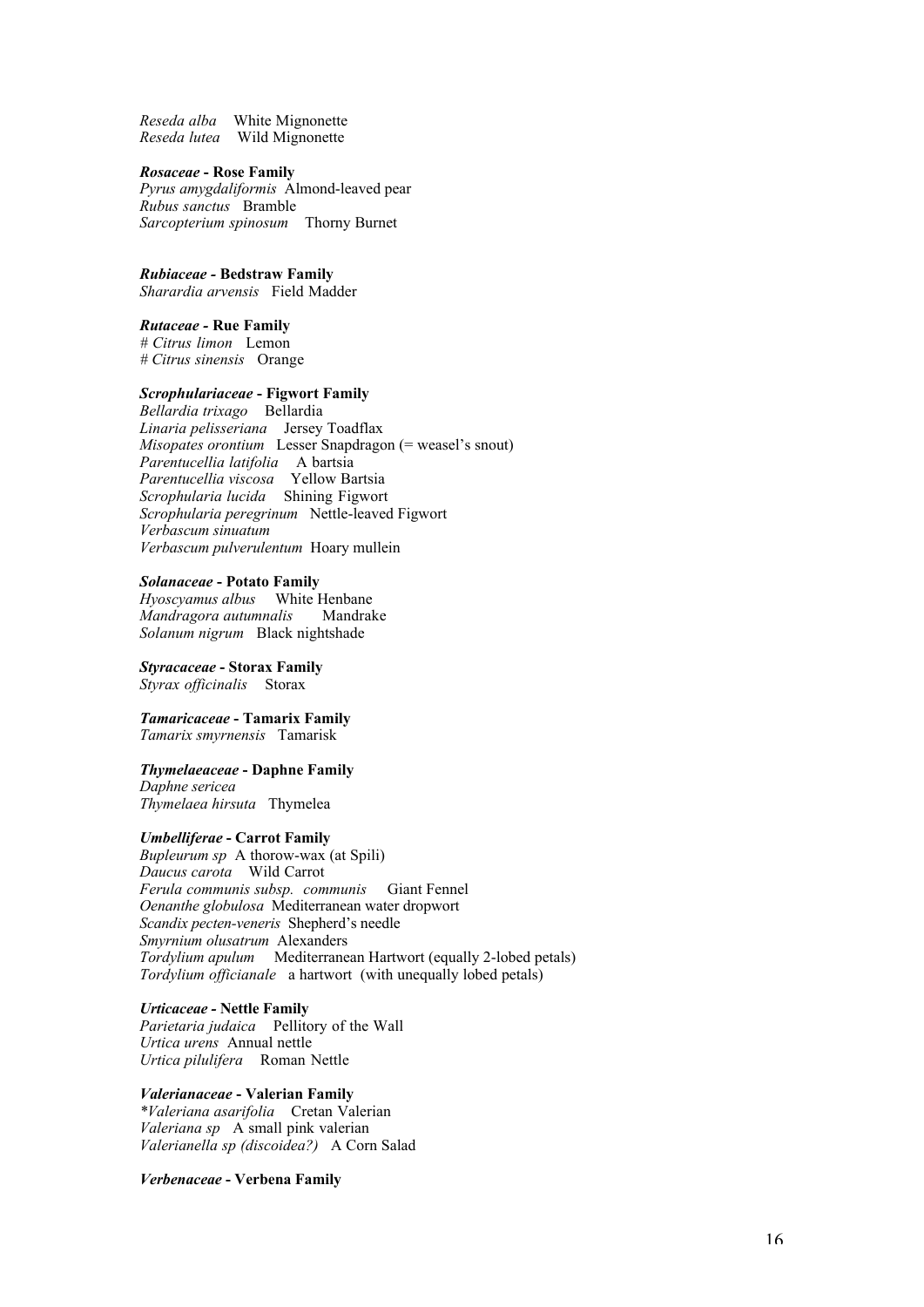*Verbena officinalis* Vervain

*Vitaceae* **- Vine Family** *Vitus vinifera subsp. vinifera* Grape Vine

#### **b) Monocotyledons**

#### *Agavaceae* **- Agave Family** *# Agave americana* Century Plant

*Amaryllidaceae -* **Daffodil Family** *Pancratium maritimum* Sea Daffodil (leaves only)

*Araceae* **- Arum Family** *Arisarum vulgare Arum creticum* Cretan Arum *Dranunculus vulgaris* Common Dragon Arum

#### *Graminaceae* **- Grass Family**

*Arundo donax* Giant Reed *Briza maxima* Giant Quaking Grass *Lagurus ovatus* Hare's-tail *Phragmites australis* Reed

#### *Iridaceae* **- Iris Family**

*Gladiolus italicus* Field Gladiolus *Hermodactylus tuberosus* Widow Iris *Iris cretensis Iris pseudocorus* Yellow Flag

#### *Liliaceae* **- Lily Family**

*Asphodeline lutea* Yellow Asphodel *Asphodelus aestivus* Common Asphodel *Drimia maritima (Urginea maritima)* Sea Squill *Gagea graeca Muscari comosum* Tassle Hyacinth *Ornithogalum collinum Ornithogalum umbellatum* Star of Bethlehem *Romulea bulbocodium* A sand crocus *Ruscus aculeatus* Butcher's broom *Smilax aspera* Common smilax *\* Tulipa cretica* Cretan Tulip (whitish, at Kourliotiko) *Tulipa doerfleri* (red, Spili) *Tulipa rupestris* Rock tulip (pink, Spili)

#### *Orchidaceae* **- Orchid Family**

*Aceras anthropophorum* Man Orchid *Anacamptis pyramidalis* Pyramidal Orchid *Barlia robertiana* Giant orchid *Ophrys bombyliflora* Bumble Bee Orchid *Ophrys doerfleri (O. cretica)* Cretan Bee Orchid *Ophrys fusca* Sombre bee orchid *Ophrys heldreichii (O. scolopax ssp. heldreichii)* Marengo Orchid *Ophrys iricolor* Rainbow Orchid *Ophrys lutea v galilaea* Yellow bee orchid E. Med *Ophrys mammosa (O. sphegodes ssp. mammosa)* Mammose Orchid *Ophrys sphegodes* Early spider orchid<br>*Ophrys tentredinifera* Sawfly Orchid  $Ophrys$  tentredinifera *Orchis boryi Orchis collina* Fan-lipped orchid *Orchis italica* Italian Man Orchid *Orchis lactea* Milky Orchid